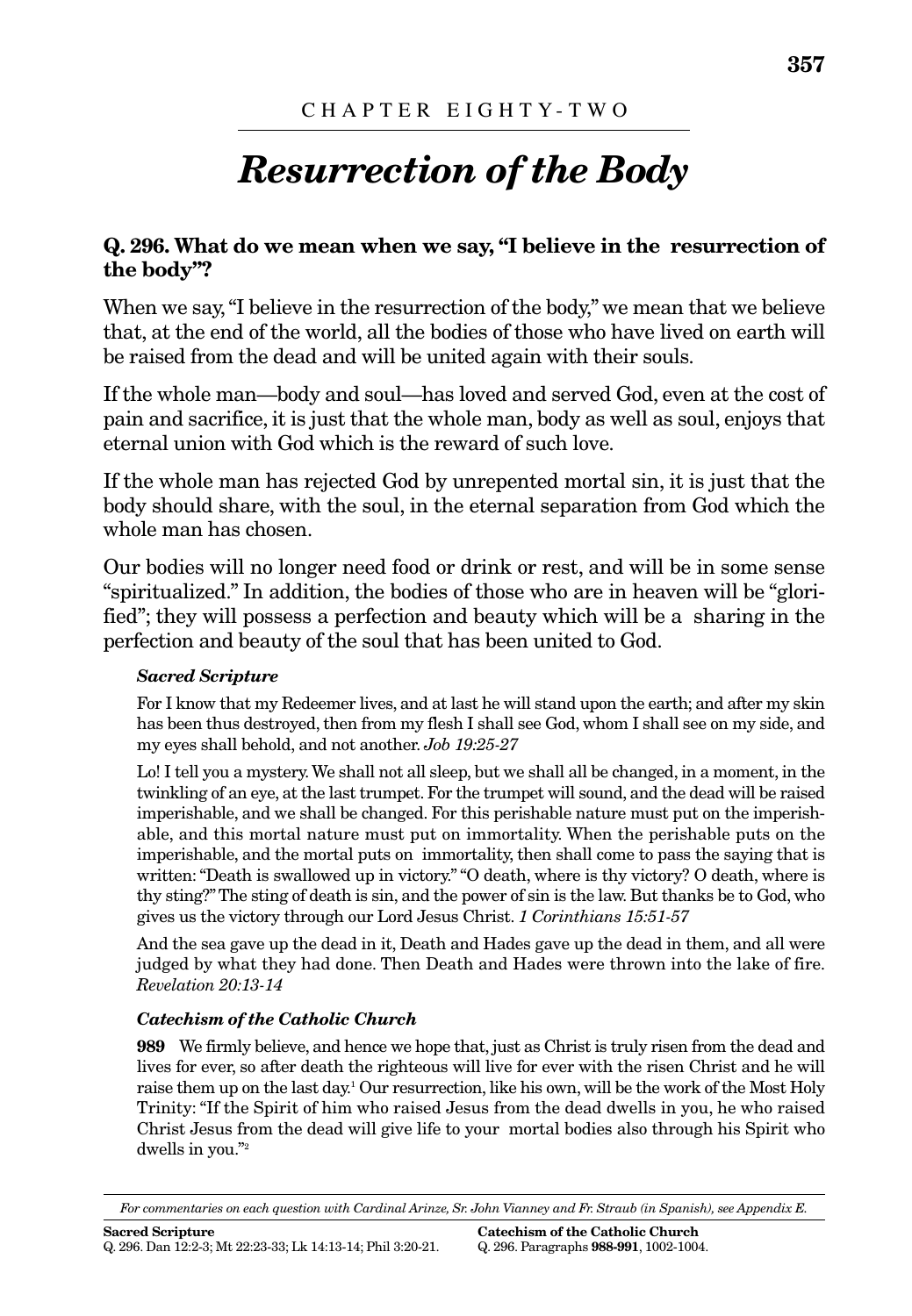

#### *Vatican Council II*

We know neither the moment of the consummation of the earth and of man (cf. Acts 1:7) nor the way the universe will be transformed. The form of this world, distorted by sin, is passing away and we are taught that God is preparing a new dwelling and a new earth in which righteousness dwells, whose happiness will fill and surpass all the desires of peace arising in the hearts of men. Then with death conquered the sons of God will be raised in Christ and what was sown in weakness and dishonor will put on the imperishable: charity and its works will remain and all of creation, which God made for man, will be set free from its bondage to decay. *Modern World, 39*

# **Q. 297. What do we mean when we say, "We believe in life everlasting"?**

We believe that those who die in the state of grace will live with God forever."And this is eternal life, that they know thee the only true God, and Jesus Christ whom thou hast sent." (John 17:3). In God alone can we find eternal happiness.

This life is a time of testing and trial. The eternal happiness of heaven consists essentially in the fulfillment of love. Unless we depart this world with love for God in our hearts, we will be unable to experience the happiness of heaven. Our life upon this earth is the time which God has given us to develop and to prove our love for Him. We must prove that our love for God is greater than any of His created gifts, such as pleasure, wealth, fame, or friendship. We must prove that our love can withstand the pressure of man-made evils, such as poverty, pain, humiliation, or injustice.

The thought of these final realities—death, judgment, Purgatory, heaven, and hell—should fill us with Christian hope, but at the same time with an awareness of the responsibility we have to attain life everlasting.

*For commentaries on each question with Cardinal Arinze, Sr. John Vianney and Fr. Straub (in Spanish), see Appendix E.*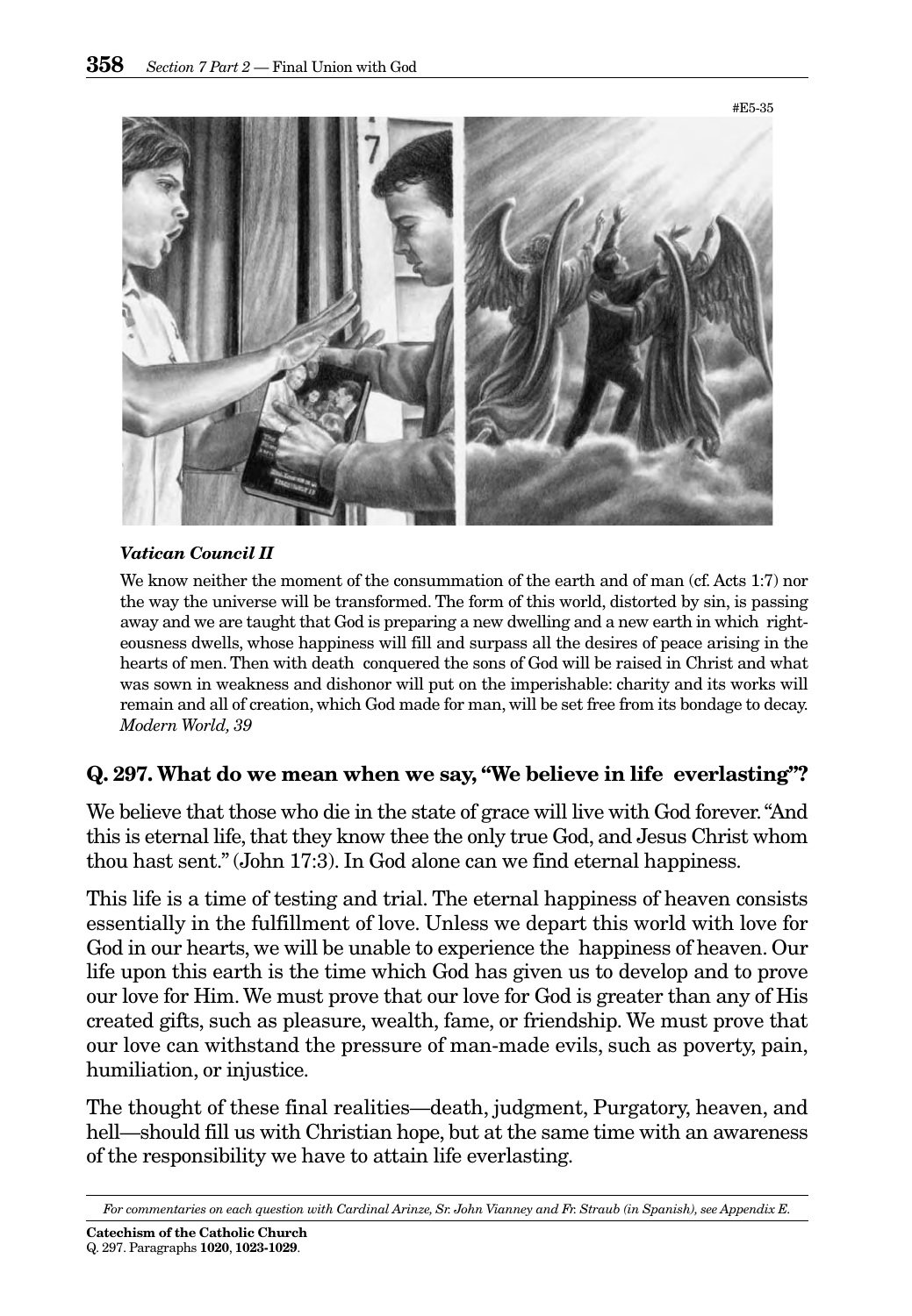#### *Vatican Council II*

At the hour when Christ will appear, when the glorious resurrection of the dead will occur, the glory of God will light up the heavenly city, and the Lamb will be its lamp (cf. Apoc. 21:24). *The Church, 51*

In the earthly liturgy we take part in a foretaste of that heavenly liturgy which is celebrated in the Holy City of Jerusalem toward which we journey as pilgrims, where Christ is sitting at the right hand of God, Minister of the holies and of the true tabernacle. With all the warriors of the heavenly army we sing a hymn of glory to the Lord; venerating the memory of the saints, we hope for some part and fellowship with them; we eagerly await the Savior, Our Lord Jesus Christ, until he our life shall appear and we too will appear with him in glory. *Sacred Liturgy, 8*

## *Summary Prayer*

*God of mercy and compassion, grant that we who are baptized into the death of Your beloved Son may die to all sin and selfishness and eagerly await the dawning of our joyful resurrection, through the merits of the same Christ our Lord and Savior. Amen.*

#### *Doctrine • Moral • Worship Exercise* (see Appendix B for answer key)

- 1. On what basis will we receive eternal happiness?
- 2. Is your love for God greater than your love for His created gifts of pleasure, wealth, or human friendship? How can you serve God in the ordinary circumstances of your life, even at the cost of pain and sacrifice?
- 3. Meditate on the resurrection of the body at the end of the world. Let the thought of heaven and eternal life fill you with courage and hope as you perfectly and lovingly fulfill your daily duties, especially when you experience difficulties and struggles.

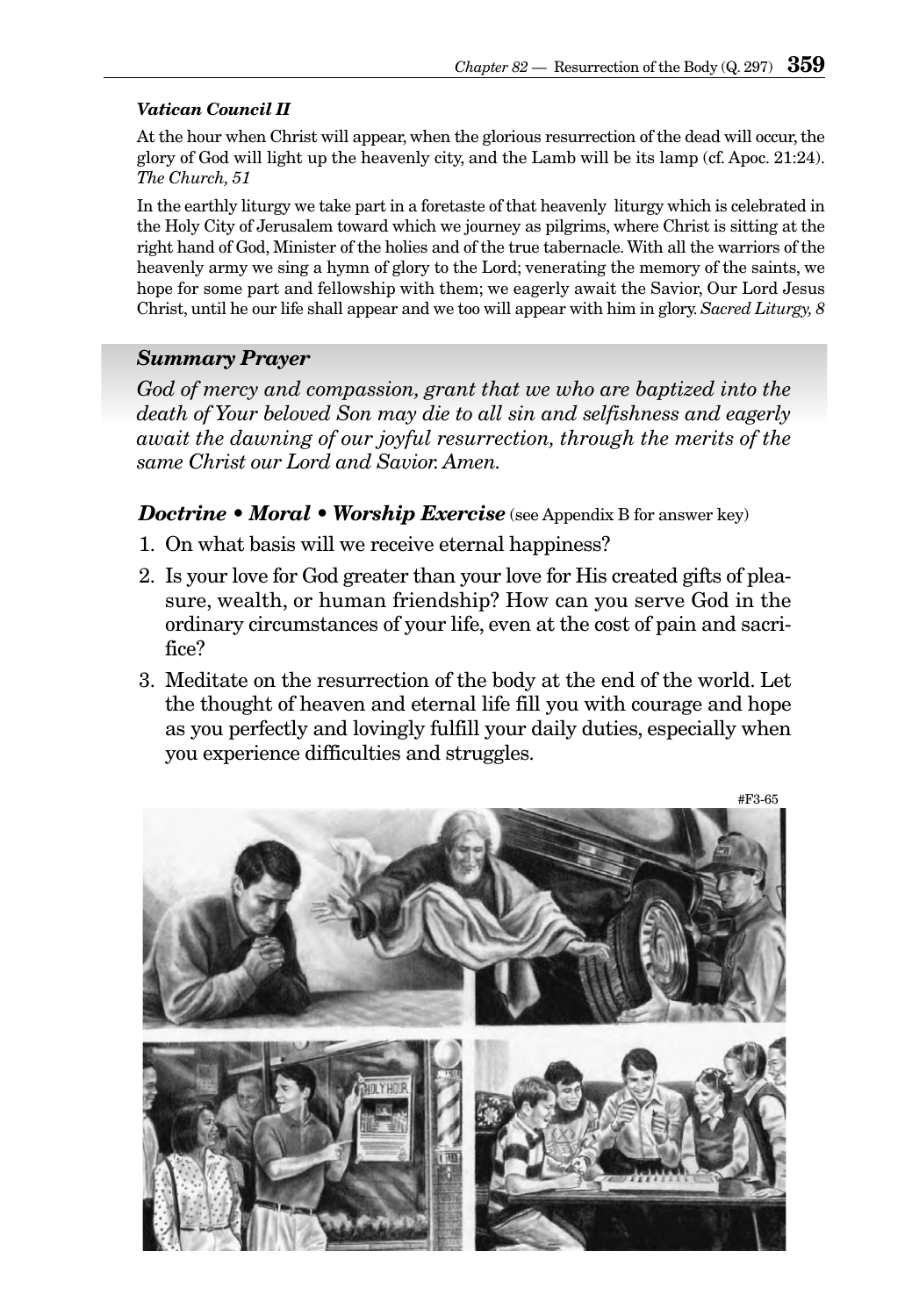

#### *Chapter Summary Prayer*

*Father, in Your plan of salvation, Your Son, Jesus Christ, accepted the Cross and thus freed us from the power of the enemy. May we come to share in the glory of His Resurrection. May we hold fast to the life of grace which You have given to us and so come to the eternal gifts You promise. Watch over us, for we have been saved by Christ. May we, who are redeemed by His suffering and death, always rejoice in His Resurrection.*

*God our Father, may we look forward with hope to our resurrection, for You have made us Your sons and daughters and have restored the joy of our youth by giving us Your grace. Hear the prayers of Your newborn people and strengthen Your Church, that we may answer Your call. May we rise and come forth into the light of day, to stand in Your presence until eternity dawns.*

*God of mercy, You have filled us with the hope of our resurrection by restoring man to His original dignity. May we who relive this mystery in the Mass come to share it in perpetual love. Grant that everything we do may be directed by the knowledge of Your truth. May the Eucharistic mysteries give us new purpose and bring us to a new life in You. May the Easter mystery we celebrate be effective throughout our life. You restored us to life by raising Christ from death. Strengthen us by this Easter sacrament; may we feel Its saving power in our daily lives. May It bring us to the glory of the resurrection and to eternal life with You. We ask this through Christ our Lord. Amen.*